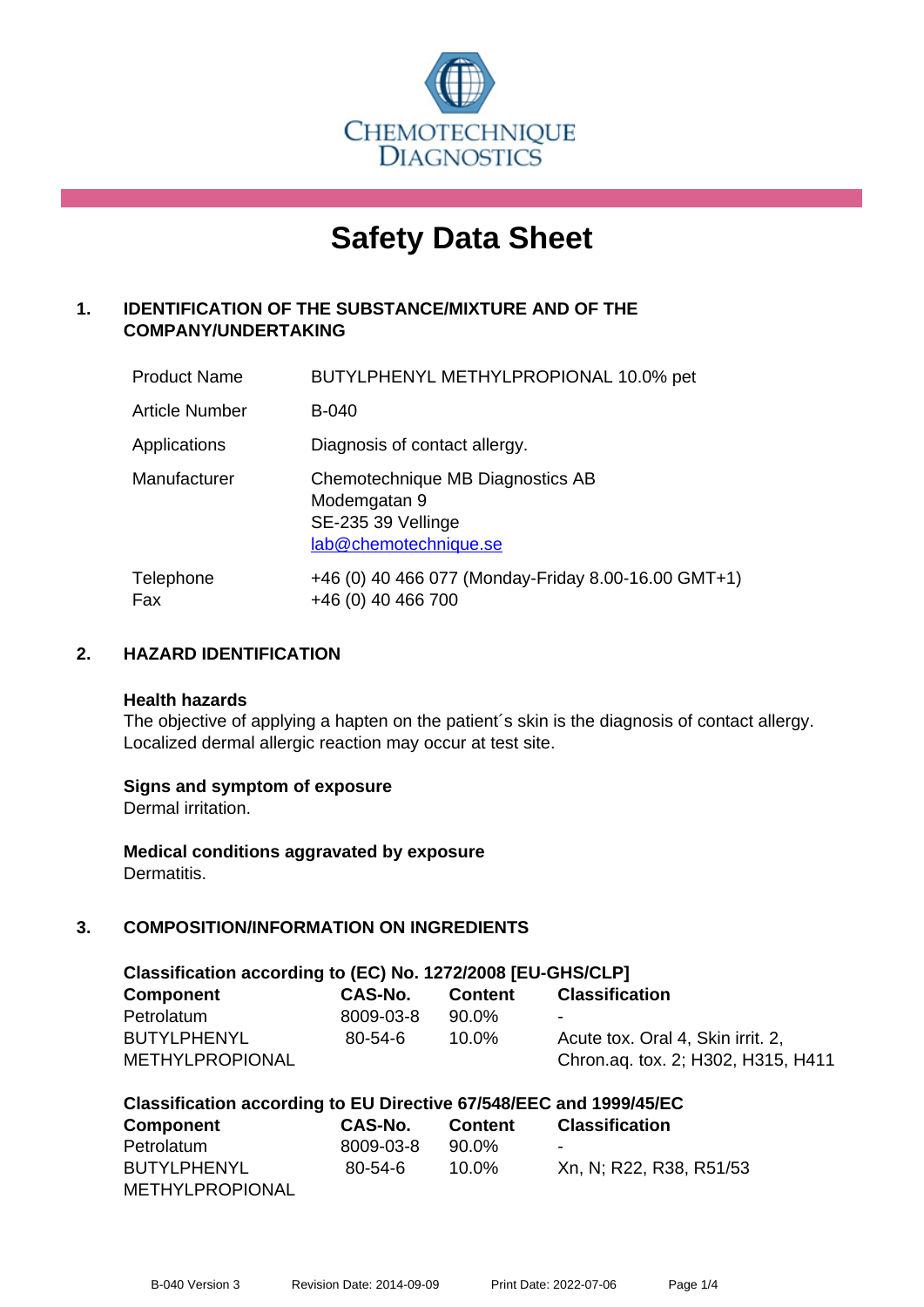## **4. FIRST AID MEASURES**

## **Emergency and first aid procedures**

Obtain medical attention.

# **5. FIRE-FIGHTING MEASURES\***

#### **Suitable extinguish media**

CO2, powder or water spray. Fight larger fires with water spray or alcohol resistant foam.

# **For safety reasons unsuitable extinguishing agents**

Water with full jet.

## **Special protective equipment for fire-fighters**

Wear self-contained respiratory protective device. Wear fully protective suit.

\*Data is shown for petrolatum only

# **6. ACCIDENTAL RELEASES MEASURES**

**Steps to be taken if material is released or spilled** Contain and place in a closed container.

# **7. HANDLING AND STORAGE**

**Precautions to be taken in handling and storage** Store dark at 5-8°C. Avoid extended exposure to light. FOR EXTERNAL USE ONLY.

# **8. EXPOSURE CONTROLS/PERSONAL PROTECTION**

**Respiratory protection** Not required.

**Ventilation** Local exhaust.

**Protective gloves** Disposal gloves.

#### **Eye protection** Not required with normal use.

## **Work/Hygienic practices**

Wash hands after each use.

## **9. PHYSICAL AND CHEMICAL PROPERTIES**

Odour Fragrance

Appearance Ivory White Semi-solid

Melting point\* 50-55° C Flash point\*  $>100^{\circ}$ C

Boiling point\* No data available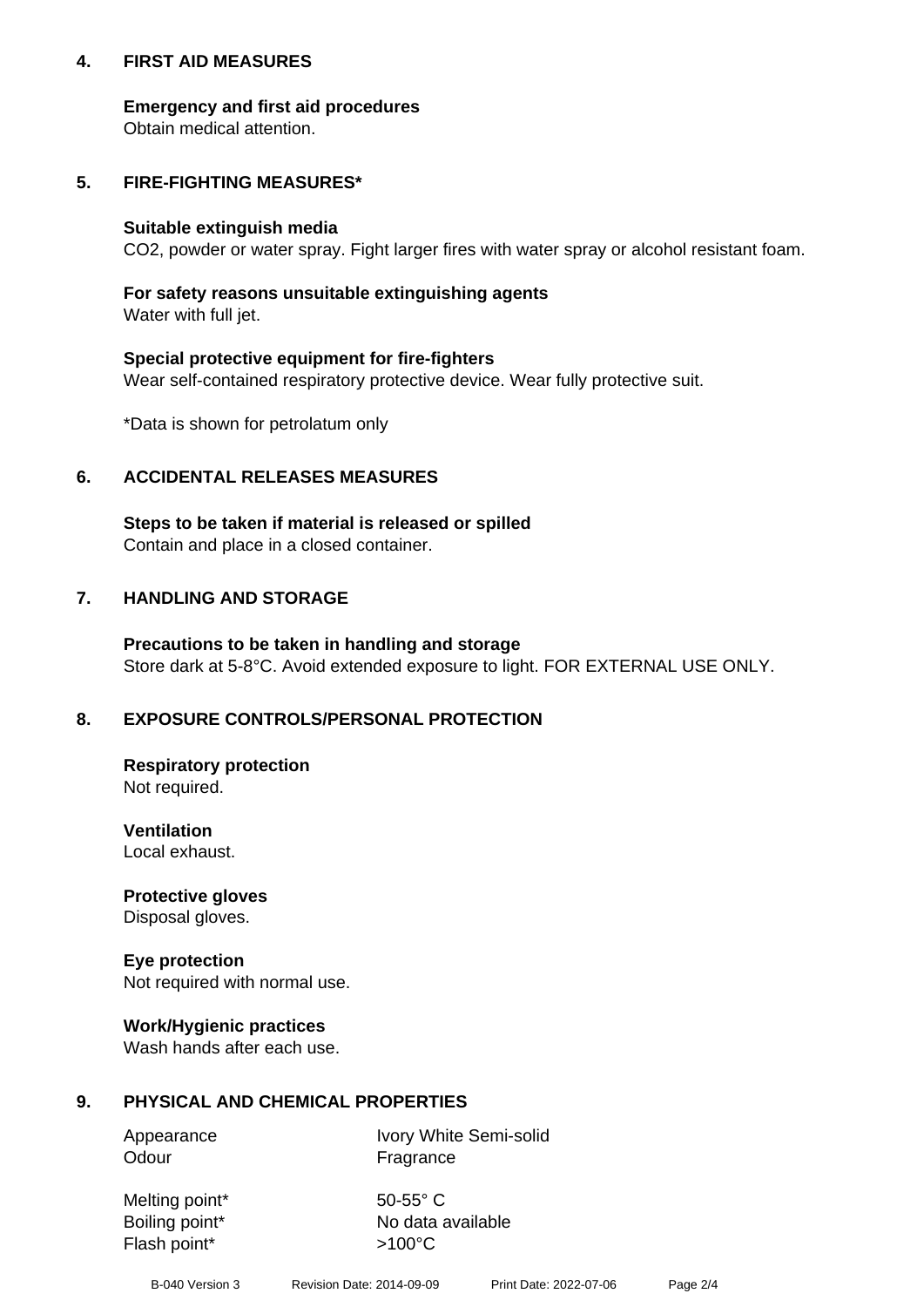Density\* No data available. Solubility in/Miscibility with Water\*

Self ignition\* Product does not self ignite. Danger of explosion\* Product does not present an explosion hazard. Insoluble

\*Data is shown for petrolatum only

# **10. STABILITY AND REACTIVITY**

#### **Incompability**

May react with strong oxidizing agents.

#### **Stability**

Stable at recommended storage conditions.

#### **Hazardous byproducts**

Combustion may generate CO, CO2 and other oxides.

**Hazardous polymerization**

Will not occur.

## **11. TOXICOLOGICAL INFORMATION**

No data available.

## **12. ECOLOGICAL INFORMATION**

No data available.

## **13. DISPOSAL CONSIDERATIONS**

#### **Waste disposal method**

Comply with federal, state/provincial and local regulation.

#### **14. TRANSPORT INFORMATION**

Not dangerous goods.

## **15. REGULATORY INFORMATION**

The classification is according to the latest editions of the EU lists, and extended by company and literature data.

#### **16. OTHER INFORMATION**

#### **Text of H-statements and R-phrases mentioned in Section 3**

| Acute tox. Oral 4                     |                           | Acute toxicity, Oral (Category 4)                             |          |  |
|---------------------------------------|---------------------------|---------------------------------------------------------------|----------|--|
| Skin irrit. 2                         |                           | Skin irritation (Category 2)                                  |          |  |
| Chron. ag. tox. 2<br>H <sub>302</sub> |                           | Chronic aquatic toxicity (Category 2)<br>Harmful if swallowed |          |  |
| B-040 Version 3                       | Revision Date: 2014-09-09 | Print Date: 2022-07-06                                        | Page 3/4 |  |